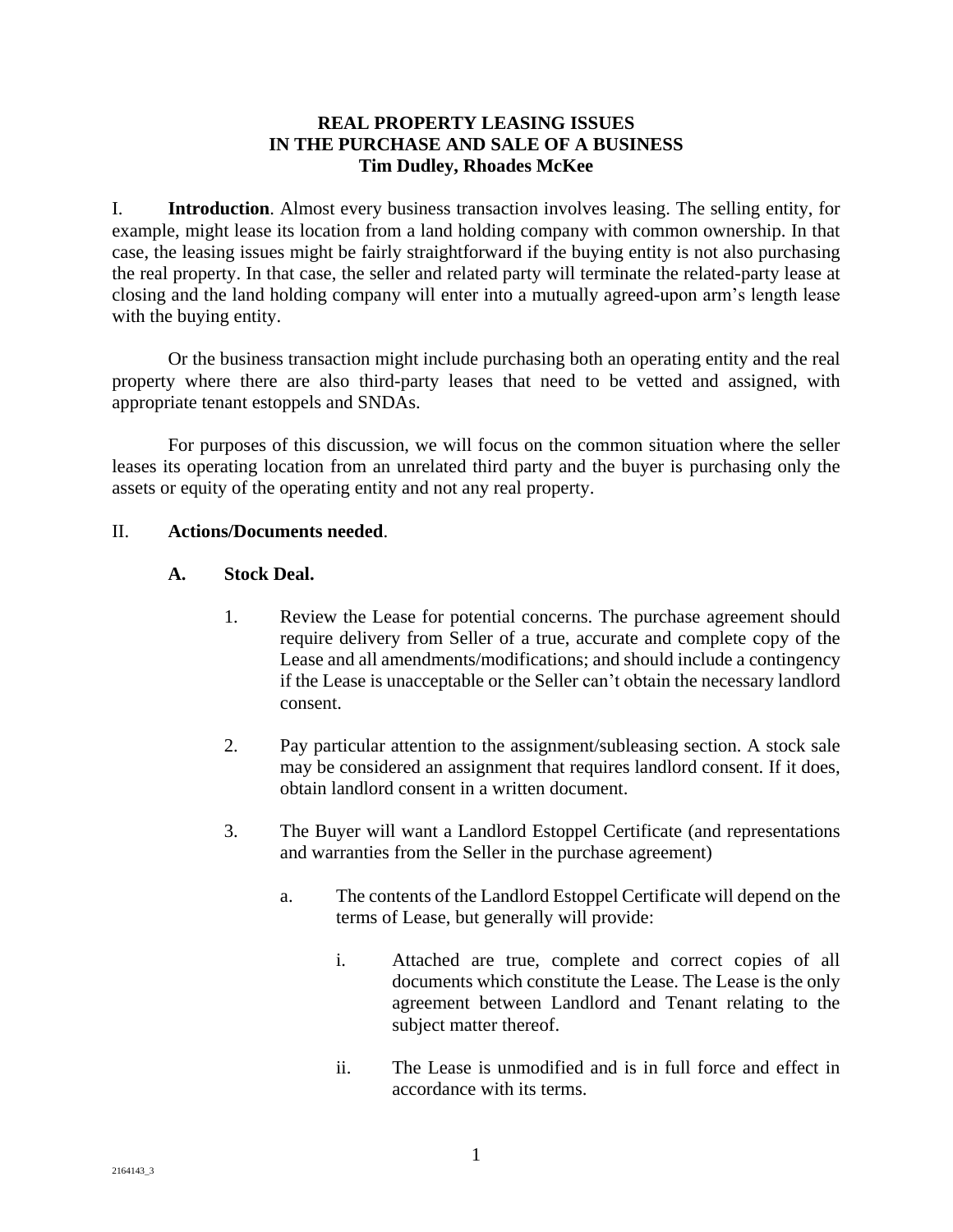- iii. There are no Landlord defaults and Landlord has no knowledge of Tenant defaults.
- iv. Amount of current rent.
- v. A representation that rent has been paid through the date of the certificate and that no rent or other amount has been paid more than a month in advance.
- vi. No additional rent is currently due or owing.
- vii. Confirmation of security deposit amount or lack thereof.
- viii. Confirmation of term and renewal options.
- ix. A representation that the lease has not been assigned or sublet.
- x. A representation that there are no lease guaranties.
- xi. Representations regarding the condition of the leased premises.

#### **B. Asset Deal.** Same as above AND:

- 1. Assignment and Assumption of Lease (can contain landlord consent). Issues:
	- a. Seller will want to be released from liability under the lease going forward.
	- b. Rent/Additional Rent proration.
	- c. Representations and warranties from Seller/Assignor.
	- d. Indemnification from Seller/Assignor for obligations/liabilities arising from facts and circumstances occurring before the date of the assignment and from breach of representations and warranties. From Buyer/Assignee for obligations/liabilities arising from facts and circumstances occurring after the date of the assignment.
- 2. Phase I Environmental Site Assessment, potentially Phase II Environmental Site Assessment and Baseline Environmental Assessment/Due Care Plan: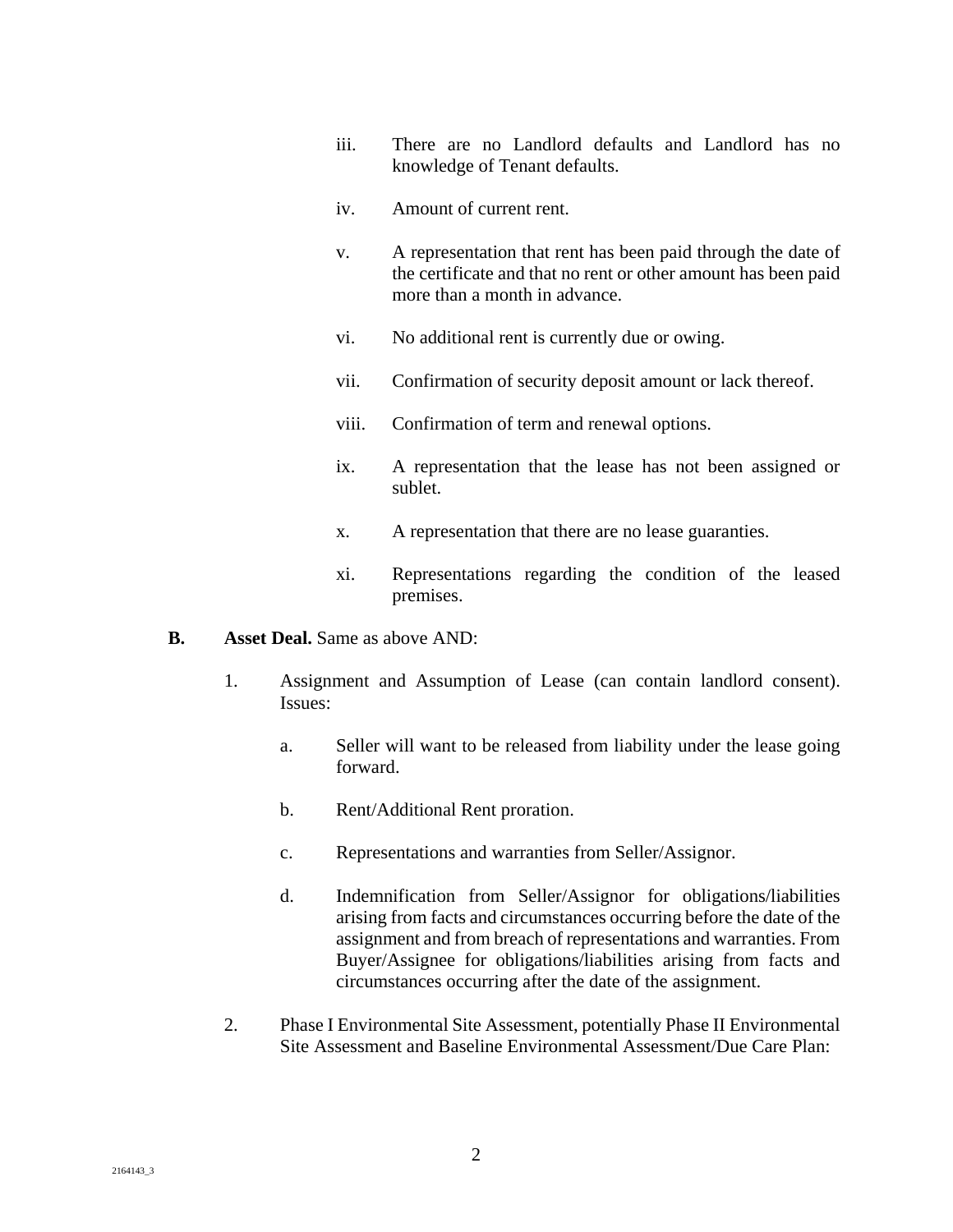- a. Phase I must be completed prior to becoming an operator (ideally prior to signing the lease, but surely prior to taking possession or even doing any site work – control is key). If Phase I uncovers any RECs, Buyer will want sufficient time to conduct further investigation before committing to the lease. Build in sufficient time for due diligence in Purchase Agreement (this time may be significant: see Vapor Intrusion below).
- b. Vapor intrusion. If chlorinated solvents or petroleum constituents contamination is a concern, the deal may become mired in the environmental law version of the wild west: vapor intrusion.
	- i. Rules are changing daily.
	- ii. As of mid-October, EGLE was suggesting nine quarters (!) of vapor sampling (up from four, which was already unworkable). It appears EGLE is pushing mitigation systems - hoping parties will install one rather than deal with extensive rounds of sampling and uncertain rules.
	- iii. Toluene: EGLE has recently taken the positions that a mitigation system must be installed in all instances where toluene is involved. Data shows adverse effects after only 20 minutes of exposure.
	- iv. Leasing: Landlords and Tenants each have due care obligations. If a mitigation system exists or is required, the lease must address who is responsible for what (installing, maintaining, operating, reporting) (example: backup generator)
	- v. Takeaway: If there is a vapor concern, be prepared for uncertainty, delays and additional expenses, and ensure you are working with advisers (environmental consultants and attorneys) who are immersed in the issue. Expect this issue to have a chilling effect on business transactions.
- 3. Subordination, Non-Disturbance and Attornment Agreement (SNDA) between Buyer/Tenant, Landlord and Landlord's lender. (Lender and/or Buyer may want). Provides that the Lease is subordinate to the Mortgage but that the Tenant's occupancy won't be disturbed in the event of a foreclosure and that the Buyer/Tenant will recognize the new property owner as the landlord under the Lease.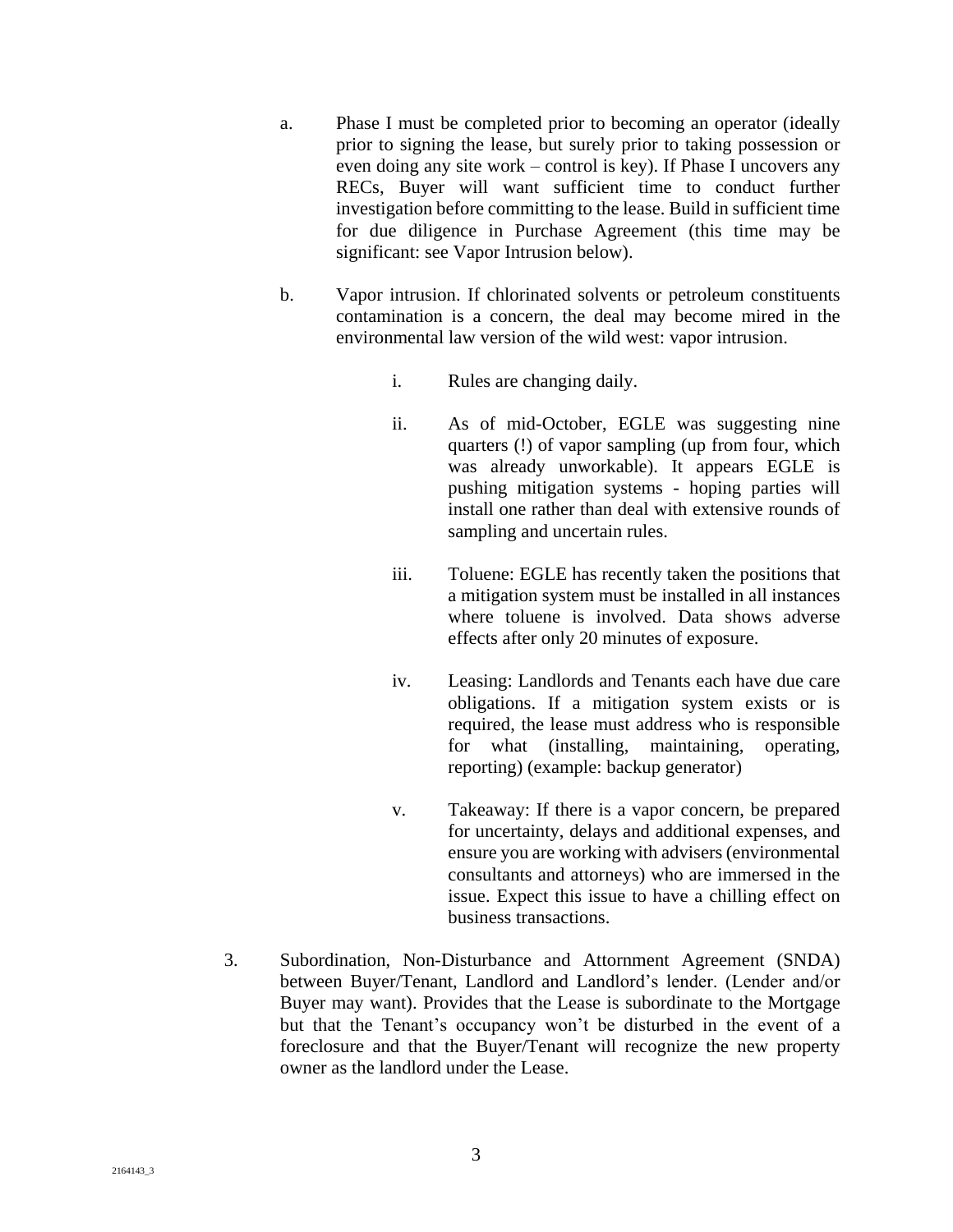- III. **Five (plus) most significant leasing issues**. So the Asset Purchase Agreement requires the Seller to deliver the Lease and all amendments. What are we looking for, other than rent? Generally, here are five of the most significant terms we're typically reviewing:
	- A. **Term/Renewals**. If the location is important, make sure there's enough time left before the term runs out!

Or negotiate an extension with the Landlord prior to the expiration of your due diligence period.

- B. **Security Deposit** (asset deal). Seller: Make sure it's credited. Buyer: Make sure it's assigned.
- C. **Maintenance/Repair/Replacement**: Who is responsible for the interior, HVAC, plumbing, electrical and mechanical systems, roof, roof membrane, roof systems, foundation, exterior walls, interior structural walls, interior non-structural walls, parking areas, sidewalks, drives, landscaping, drainage systems, windows, doors, plate glass, store fronts, etc.
- D. **Compliance with laws / representations and warranties / use of the Premises**. Buyer/Tenant will want"
	- 1. A representation/warranty that Landlord owns fee simple title to the property free and clear of restrictions, easements, covenants, mortgages, liens, conditions, limitations, and any other encumbrances which would materially interfere with the Tenant's intended use of the Premises;
	- 2. A representation/warranty that all utility and mechanical systems are established, connected to the Premises and are in good working condition and repair, reasonable wear and tear excepted;
	- 3. A representation that Landlord has not received any notice of, and has no knowledge of, existing violations on the Premises or any portion thereof of any laws, etc.
	- 4. Makes sure that the intended use is permitted by the Lease.

# E. **Environmental terms**. Buyer/Tenant will want:

- 1. A Landlord representation/warranty that the Premises is free from contamination and in compliance with environmental laws.
- 2. A Landlord obligation not to dispose of any hazardous materials at the Premises.
- 3. Indemnification obligations if Landlord breaches either of the above.